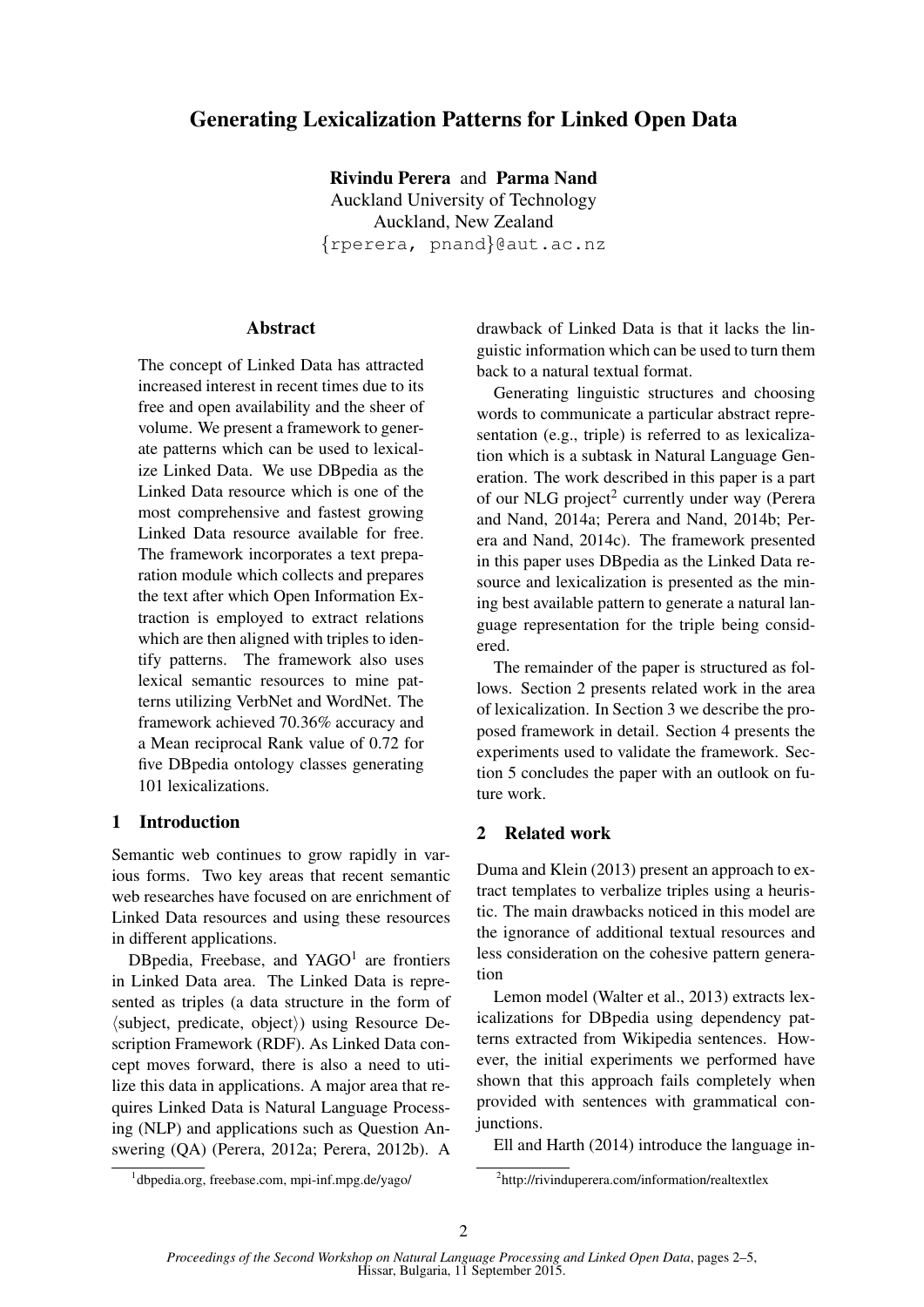dependent approach to generate RDF verbalization templates. This model utilizes the maximal sub-graph pattern extraction model. However, in our approach the Open Information Extraction (OpenIE) is utilized to get more coherent lexicalization patterns (Perera and Nand, 2015a; Perera and Nand, 2015b).

# 3 RealText $_{lex}$  framework

Fig. 1 depicts the high-level overview of the process of generating lexicalization patterns in the proposed framework. The process starts with a given DBpedia ontology class (e.g., person, organization, etc.). The following sections explains the process in detail.

## 3.1 Candidate sentence extraction

The objective of candidate sentence extractor is to identify potential sentences that can lexicalize a given triple. The input is taken as a collection of co-reference resolved sentences and a set of triples. This unit firstly verbalizes the triples using a set of rules. Then each sentence is analysed to check either complete subject  $(s)$ , the object  $(o)$ or the predicate  $(p)$  are mentioned in the sentence  $(S)$ . This sentence analysis assigns a score to each sentence based on presence of a triple. The score is the ratio of subject, predicate and object present in the sentence.

# 3.2 Open Information Extraction

Once the candidate sentences are selected for each triple, we then extract relations from these candidate sentences employing Open IE. The Open IE (Etzioni et al., 2008) essentially focuses on domain independent relation extraction and predominantly targets the web as a corpus for deriving the relations. The framework proposed in this paper uses textual content extracted from the web which works with a diverse set of domains. Specifically, the framework uses Ollie Open IE system<sup>3</sup> for relation extraction. This module associates each relation with the triple and outputs a triple-relations collection. A relation is composed of first argument (arg1), relation (rel), and second argument (arg2).

### 3.3 Pattern processing and combination

This module generates patterns from aligned relations in Section 3.2. In addition to these patterns, verb frame based patterns are also determined and added to the pattern list.

## 3.3.1 Relation based patterns

Based on the aligned relations and triples, a string based pattern is generated. These string based patterns can get two forms as shown in Fig. 2 for two sample scenarios. The subject and object are denoted by symbols *s?* and *o?* respectively.

## 3.3.2 Verb frame based patterns

The framework utilizes two lexical semantic resources, VerbNet and WordNet to mine patterns. Currently, the framework generates only one type of pattern (s? Verb o?), if the predicate is a verb and if that verb has the frame {*Noun phrase, Verb, Noun phrase*} in either VerbNet or WordNet.

# 3.3.3 Property based patterns

The predicates which cannot be associated with a pattern in the above processes described in Section 3.3.1 and Section 3.3.2 are properties belonging to the DBpedia resources selected. The left over predicates are assigned a generic pattern (s? has  $\langle$ predicate $\rangle$  of o?) based on the specific predicate.

## 3.4 Pattern enrichment

Pattern enrichment adds two types of additional information; grammatical gender related to the pattern and multiplicity level associated with the determined pattern. When searching a pattern in the lexicalization pattern database, these additional information is also mined in the lexicalization patterns for a given predicate of an ontology class.

# 3.4.1 Grammatical gender determination

The lexicalization patterns can be accurately reused later only if the grammatical gender is recorded with the pattern. For example, consider triple, (Walt Disney, spouse, Lillian  $Disney$  and lexicalization pattern, "s? is the husband of o?". This pattern cannot be reused to lexicalize the triple  $L$ illian Disney, spouse, Walt Disney), cause the grammatical gender of the subject is now different, even though the property (spouse) is same in both scenarios. The framework uses three types of grammatical gender types (male, female, neutral) based on the triple subject and it is determined by DBpedia grammatical gender dataset (Mendes et al., 2012).

<sup>3</sup> knowitall.github.io/ollie/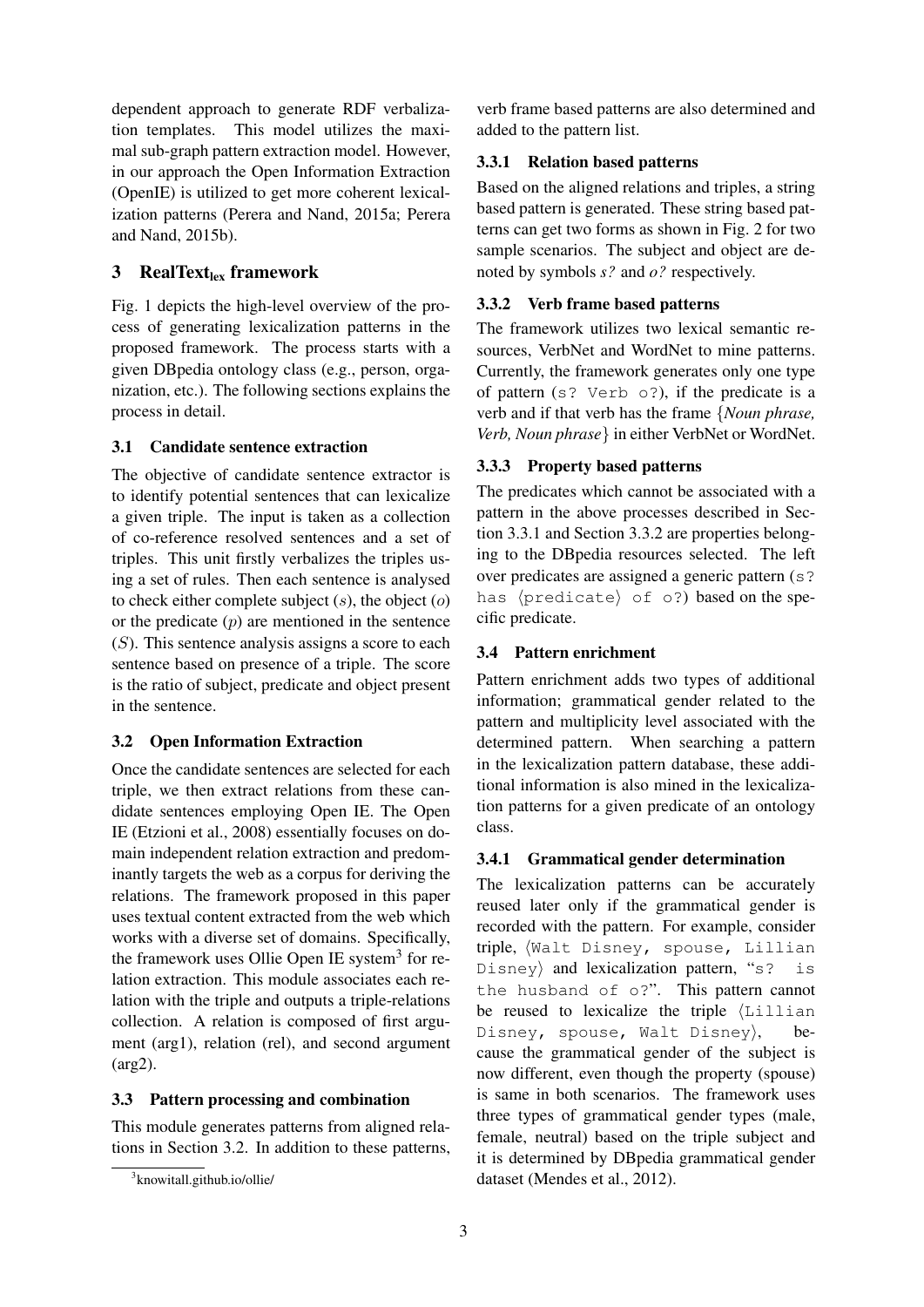

Figure 1: Schematic representation of the complete framework

- (Walt Disney, birth date,  $1901-12-05$ ) – arg1: Walt Disney, rel: was born on, arg2: December 5, 1901 pattern: s? was born on o?
- $\langle$ Walt Disney, designer, Mickey Mouse $\rangle$ 
	- arg1: Mickey Mouse, rel: is designed by, arg2: Walt Disney pattern: o? is designed by s?

Figure 2: Basic patterns generated for two sample triples. *s?* and *o?* represent subject and object respectively.

#### 3.4.2 Multiplicity determination

In DBpedia page for Nile River has three countries listed under the predicate "country" because it does not belong to one country, but flows through these countries. However, East River belongs only to United States. The lexicalization patterns generated for these two scenarios will also be different and cannot be shared. For example, lexicalization pattern for Nile river will in the form of "s? flows through o?" and for East River it will be like "s? is in o?". To address this variation, our framework checks whether there are multiple object values for the same subject and predicate, then it adds the appropriate property value (multiple/single) to the pattern.

#### 4 Experimental framework

#### 4.1 Experimental settings and results

Table 1 shows the summary of the breakdown of the results for pattern extraction. The last 5 columns of the table also shows the results for the pattern enrichment modules. To get a clear idea on the accuracy of the framework, we checked how many syntactically correct lexicalization patterns appear as the highest ranked pattern for the given predicate. In this context syntactic correct-



Figure 3: Analysis of syntactic correctness of the extracted patterns

ness was considered as being both grammatically accurate and coherent. The results of this evaluation is shown in Fig. 3 for each of the ontology classes.

Since, the framework ranks lexicalization patterns using a scoring system, we considered it as a method that provides a set of possible outputs. We decided to get a statistical measurement incorporating Mean Reciprocal Rank (MRR) as shown below to compute the rank of the first correct pattern of each predicate in each ontology class.

$$
MRR = \frac{1}{|P|} \sum_{i=1}^{|P|} \frac{1}{rank_i}
$$
 (1)

where  $P$  and  $rank_i$  represent predicates and the rank of the correct lexicalization for the  $i^{th}$  predicate respectively. Table 2 depicts the MRR results for the 5 ontology classes being considered.

Table 3 shows a statistical summary of proposed approach.

#### 4.2 Observations and discussions

The following observations can be made based on the results of the experiment. Fig. 3 shows that our framework has achieved 70.36% average accuracy for 5 ontology classes where the lowest accuracy was reported as 60%. This evaluation does not take into account the rank of the correct lexicalization patterns and measures the number of correct patterns present in the extracted set of patterns. On the other hand, MRR based evaluation